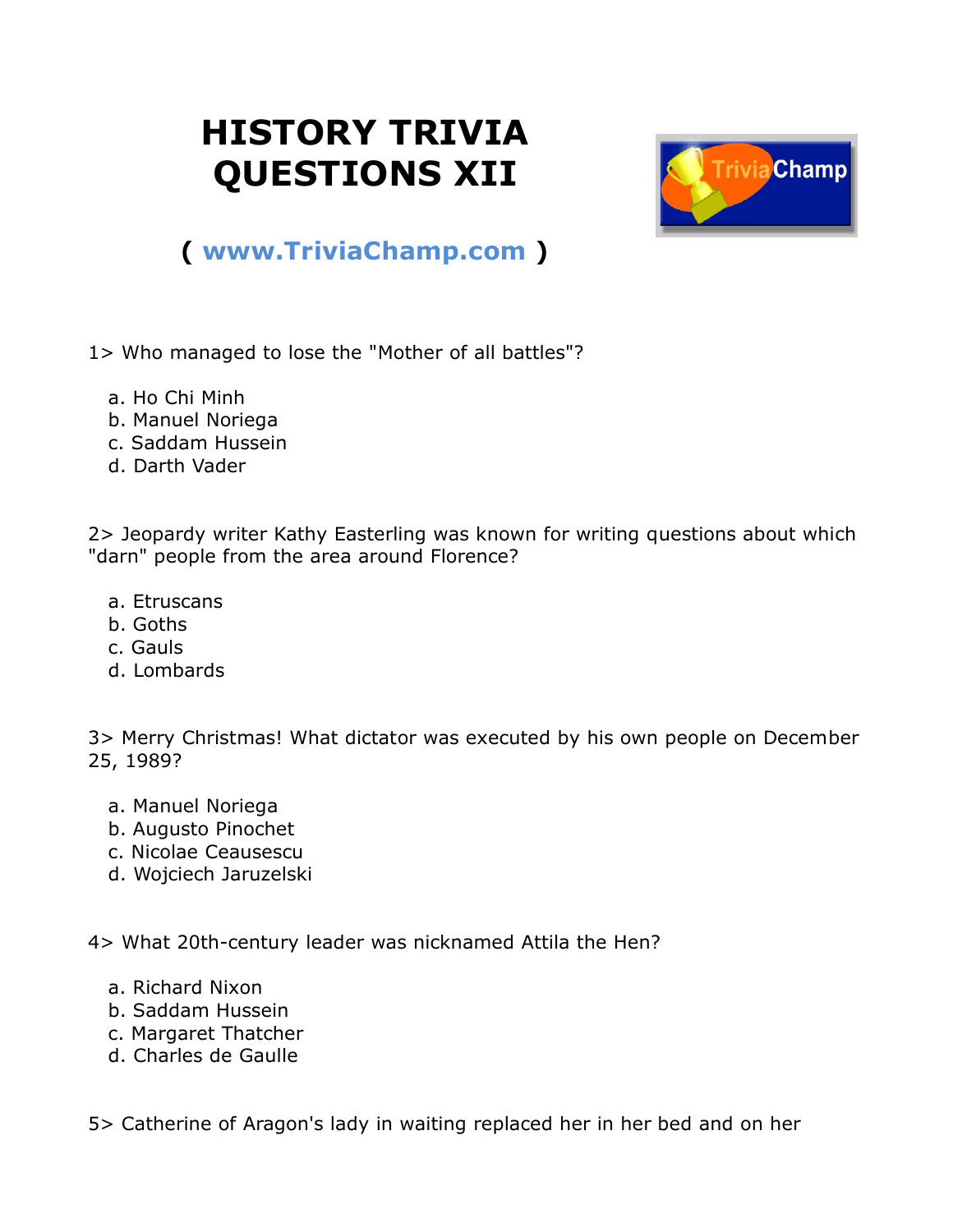throne. Who was she?

a. Jane Seymour

- b. Anne Boleyn
- c. Lady Jane Grey
- d. Mary, Queen of Scots

6> The second of the "five good emperors", this Spaniard was also the first non-Italian to make it to the top of the Roman rat race. Who was he?

- a. Claudius
- b. Nero
- c. Trajan
- d. Mark Antony

7> The French state was founded by which Germanic people, who apparently were quite "candid and above-board" in doing so?

- a. Franks
- b. Goths
- c. Vandals
- d. Moors

8> The last king of Sardinia, Victor Emmanuel I went on to become the first king of what country?

- a. Italy
- b. Spain
- c. Greece
- d. France

9> Henry VIII went through all that uxorial turmoil, just to get a son. Who was the only one of his six wives to do so, dying 12 days after giving birth to Edward VI?

- a. Lady Jane Grey
- b. Catherine of Aragon
- c. Jane Seymour
- d. Mary, Queen of Scots

10> In 1774, Peyton Randolph of Virginia became the first president of what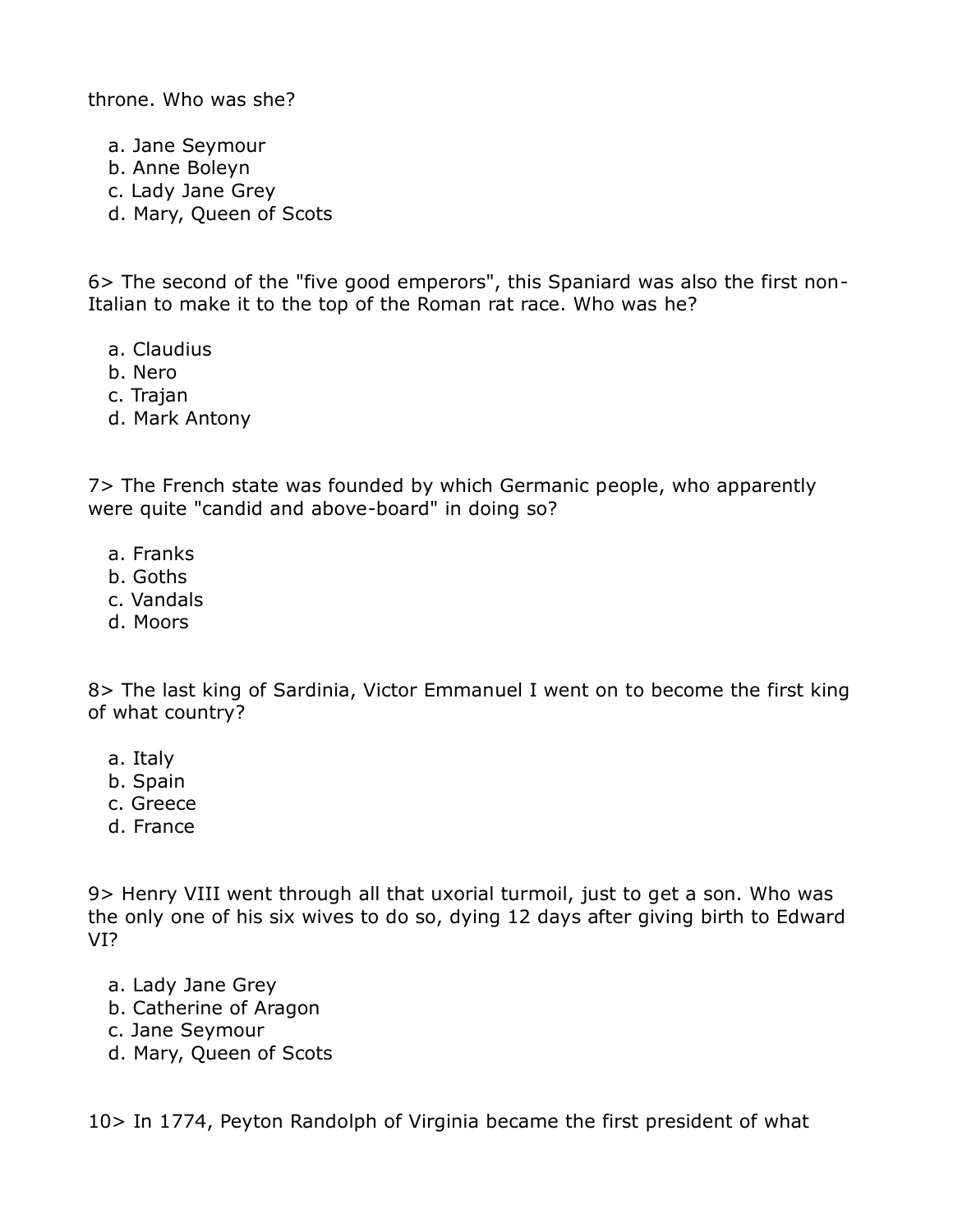body?

- a. House of Burgess
- b. US Congress
- c. Continental Congress
- d. French House of Assembly

11> During the Civil War, where was the southernmost point of the United States, after all those Confederate states left?

- a. Tennessee
- b. California
- c. Missouri
- d. West Virginia

12> Which two countries fought the Pastry War (aka, La guerra de los pasteles) in 1838?

- a. Italy and Libya
- b. Spain and Portugal
- c. Mexico and France
- d. France and Algeria

13> Progressive Conservative may be a contradiction in terms, but what country had a powerful Progressive Conservative Party?

- a. Ireland
- b. Italy
- c. Canada
- d. France

14> What future Canadian province was called "the 14th colony", but didn't join the other 13 in their Revolution?

- a. Nova Scotia
- b. Ontario
- c. New Brunswick
- d. Newfoundland

15> Aside from the city-state of Dubrovnik, what was the first country to recognize the independence of the US?